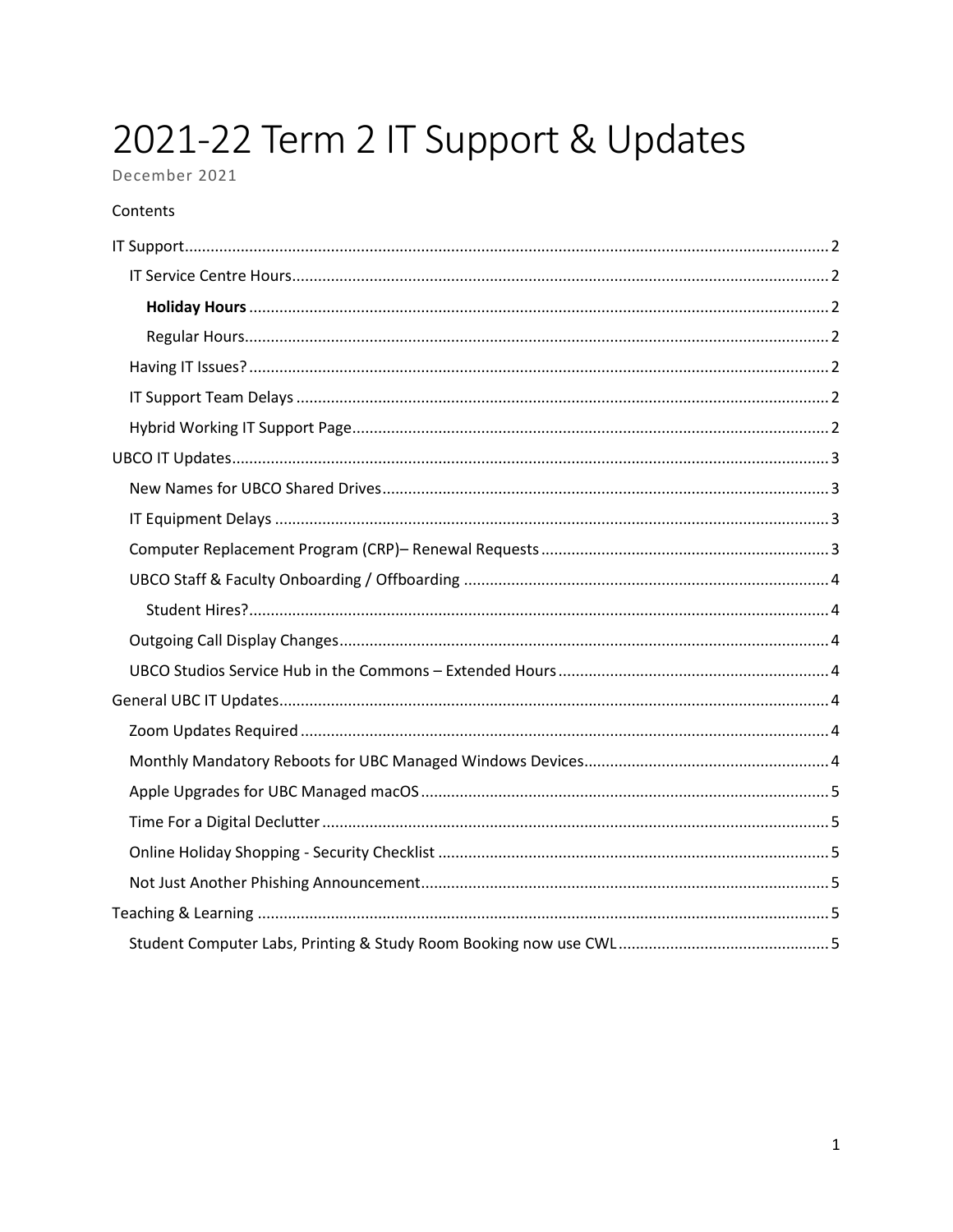# <span id="page-1-0"></span>IT Support

## <span id="page-1-1"></span>IT Service Centre Hours

#### <span id="page-1-2"></span>Holiday Hours

**December 9**: Early closure of phone and walk-up support at 2:30 pm. **December 20-23:** Phone support ONLY from 7:30 am - 4:30 pm. **December 24:** Phone support ONLY from 7:30 am - 1:00 pm. **December 27 to January 3, 2022**: CLOSED **January 4 to 7, 2022**: Phone support ONLY from 7:30 am - 4:30 pm. **January 10, 2022**: Walk-up support resumes 8:00 am – 4:00 pm.

#### <span id="page-1-3"></span>Regular Hours

- Walk-up Support: 8:00 am to 4:00 pm Monday Friday
	- o Our **IT Service Centre help desk window** is available for walk-up support for quick support issues such as trouble connecting to UBC wifi or account password resets.
	- o If you have broken hardware or need software installed please [submit a ticket](https://ubc.service-now.com/selfservice?id=sc_cat_item_v2&sys_id=28835cdb6dc334006da5c8aceaa441ee) **before** coming down so we can schedule an appointment with the right technical expert.
- Phone support: 7:30 am to 4:30 pm Monday Friday; 250.807.9000
	- $\circ$  Phone support is intended for quick fix items or to report an outage or IT related issue.
	- $\circ$  If you have broken hardware or need software installed please [submit a ticket.](https://ubc.service-now.com/selfservice?id=sc_cat_item_v2&sys_id=28835cdb6dc334006da5c8aceaa441ee)
- Online support (ticket) is available via th[e UBC Self-Service Portal.](http://ubc.service-now.com/selfservice)
	- $\circ$  In most cases it is actually faster to submit a ticket as they are assessed for urgency and then assigned to the best team to provide the right support.

#### <span id="page-1-4"></span>Having IT Issues?

Bookmark the [IT Status Page](https://status.it.ubc.ca/) to stay aware of any scheduled or unexpected outages.

## <span id="page-1-5"></span>IT Support Team Delays

Please note that our Deskside support teams continue to be *extremely busy* and are now booked well in advance. We appreciate your patience as they work through the backlog of requests and prioritize support based on teaching and learning followed by new faculty and staff needs.

If you need help moving IT equipment please schedule a few weeks in advance via the new [Okanagan](https://ubc.service-now.com/selfservice?id=sc_category&sys_id=db1d5ad2db94c740e95a3c8f9d9619b9)  $-$ [Employee IT Equipment Move Request Form.](https://ubc.service-now.com/selfservice?id=sc_category&sys_id=db1d5ad2db94c740e95a3c8f9d9619b9)

If you experience issues with a computer or printer, pleas[e submit a ticket](https://ubc.service-now.com/selfservice?id=sc_cat_item_v2&sys_id=28835cdb6dc334006da5c8aceaa441ee) with the [IT Service Tag](https://knowit.ok.ubc.ca/article/how-do-i-find-the-service-or-asset-tag-of-my-computer-265.html) of the device or Printer # to allow us to provide more timely support.

#### <span id="page-1-6"></span>Hybrid Working IT Support Page

Access IT help and advice on our Return to Campus webpage [HERE](https://it.ok.ubc.ca/return-to-campus/) including:

- Recommended equipment
- Tips for working remotely
- Cybersecurity best practices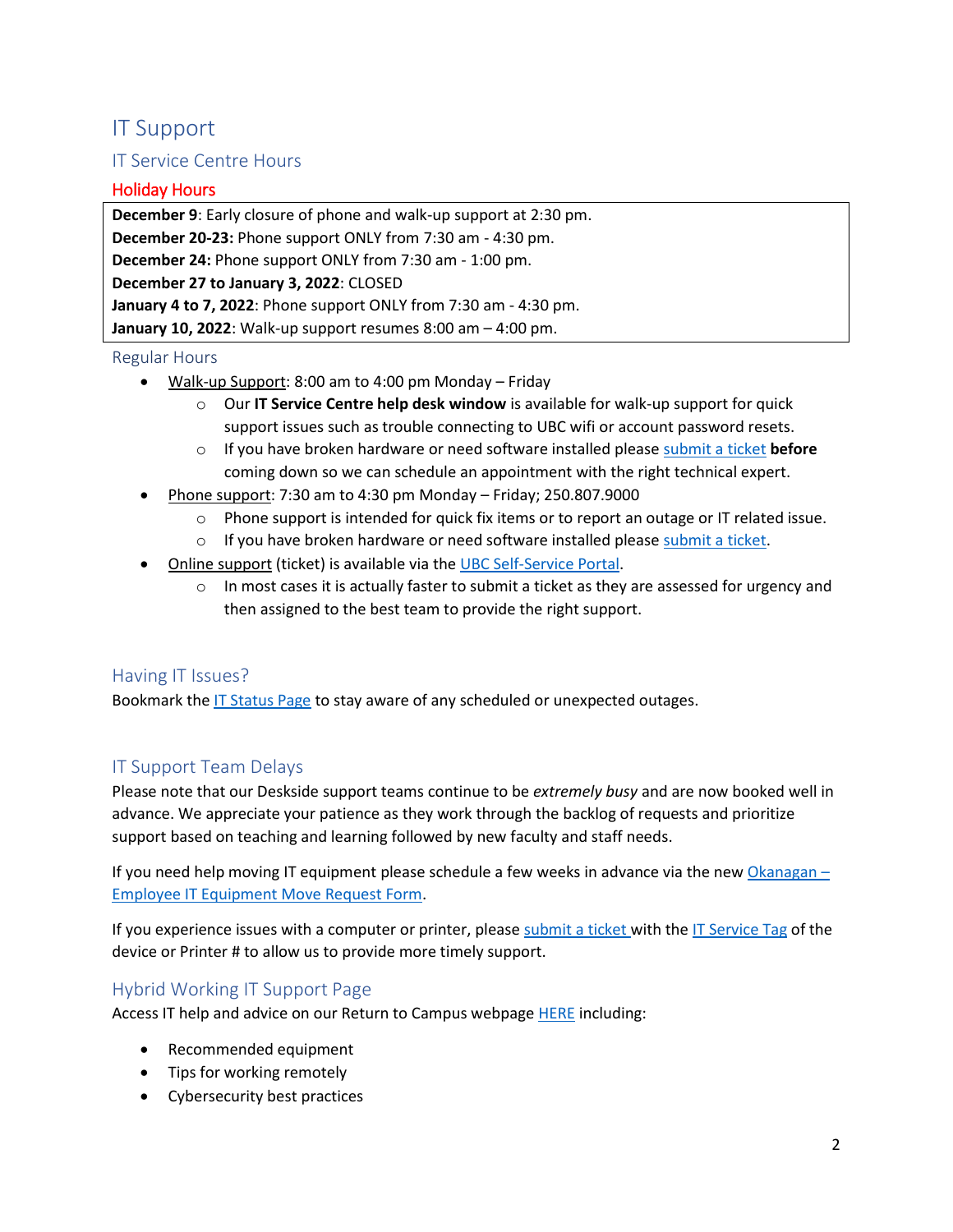# <span id="page-2-0"></span>UBCO IT Updates

#### <span id="page-2-1"></span>New Names for UBCO Shared Drives

We will be updating the names next to the UBCO Shared Drives to help make it easier to identify the different purposes and make user support easier.

The new names will be:

- 
- > Dkanagan Research (P:)
- > vancouver Teamshare (T:)

There is no impact to your files with this change. The new names will display when you next restart your computer after the change is deployed over the holiday break.

#### <span id="page-2-2"></span>IT Equipment Delays

[Global supply chain issues](https://www.wsj.com/articles/chip-shortage-keeps-cios-and-other-tech-leaders-scrambling-11628538919) in the computer hardware manufacturing industry continue to impact technology purchases around the world.

Please be aware, that while consumer grade equipment at outlets such as Best Buy appear to be cost effective and readily available, many are not equipped with the features required to meet UBC's Information Security Standards (Policy SC14 – Acceptable Use and Security of UBC Electronic [Information and Systems\)](https://universitycounsel-2015.sites.olt.ubc.ca/files/2019/08/Information-Systems-Policy_SC14.pdf). Further, **UBCO IT is NOT able to support computers, docks or monitors purchased without an IT consultation.** 

To request a consultation on recommended equipment, please submit a "[Request Desktop](https://ubc.service-now.com/selfservice?id=sc_cat_item_v2&sys_id=cc7f5fb9874e0100bbee70406d434df9)  [Support](https://ubc.service-now.com/selfservice?id=sc_cat_item_v2&sys_id=cc7f5fb9874e0100bbee70406d434df9)" ticket. Detailed instructions on how to order directly from Workday can be found on our KnowIT [knowledge base.](https://knowit.ok.ubc.ca/article/how-to-submit-an-it-equipment-consult-or-purchase-request-using-the-ubc-self-service-portal-1098.html)

#### **Waiting for an order?**

Please do NOT call the IT Service Centre or create new tickets. You can view your submitted tickets which *include updated ETAs* in the UBC Self-Service Portal, under My Tickets [\(view this article for help\)](https://knowit.ok.ubc.ca/article/how-to-check-the-status-of-your-tickets-in-the-ubc-self-service-portal-1159.html).

Once computers arrive at UBC they require software installation and set-up by our technicians which takes 2-4 hrs per device. You will be contacted when items are ready to be picked up or delivered.

#### <span id="page-2-3"></span>Computer Replacement Program (CRP)– Renewal Requests

If your device is older than 4 years AND not performing optimally and you would like to request a renewal, please submit a [ticket](https://ubc.service-now.com/selfservice?id=sc_cat_item_v2&sys_id=cc7f5fb9874e0100bbee70406d434df9) with you[r IT Service Tag](https://knowit.ok.ubc.ca/article/how-do-i-find-the-service-or-asset-tag-of-my-computer-265.html) number (sticker with 6-7 digits) and we will review your request. Due to limited funding, we will be prioritizing renewals based on age of equipment and functional needs.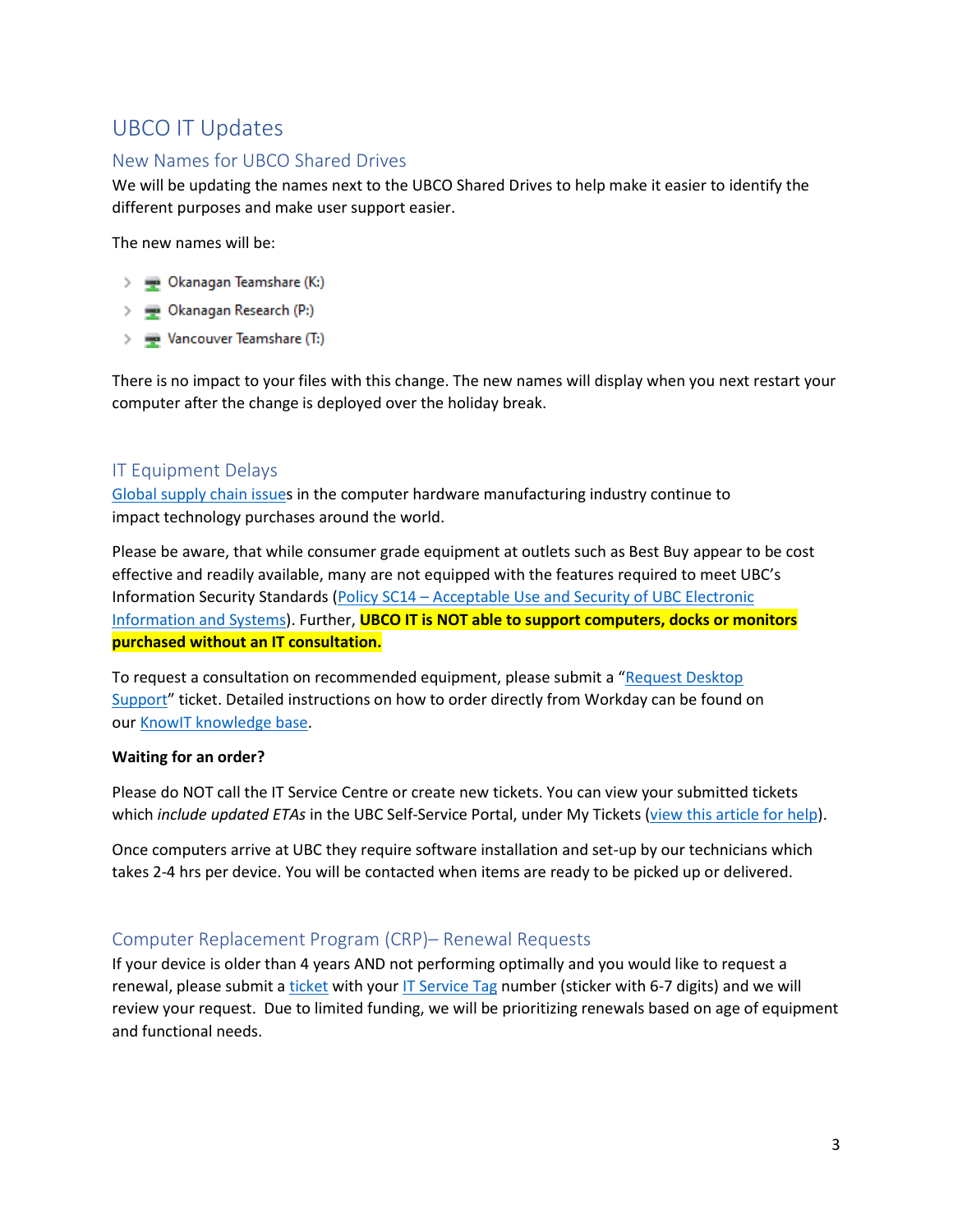#### <span id="page-3-0"></span>UBCO Staff & Faculty Onboarding / Offboarding

Please note that Workday doesn't automatically trigger several important IT tasks specific to UBCO. Please ensure that th[e onboard/offboard forms](https://ubc.service-now.com/selfservice?id=sc_category&sys_id=4fd02edadb94c740e95a3c8f9d9619eb) in the UBC Self-Service portal are also completed.

#### <span id="page-3-1"></span>Student Hires?

For bulk student employee and TA account requests please us[e this guide.](https://knowit.ok.ubc.ca/article/how-to-submit-a-bulk-student-employee-and-ta-account-create-request-1151.html)

*NOTE:* Student employees need to have their Employee ID tied to their existing CWL account before they can access accounts as an employee. This is currently a manual process at the moment by [submitting](https://ubc.service-now.com/selfservice?id=sc_cat_item_v2&sys_id=28835cdb6dc334006da5c8aceaa441ee) a ticket to the UBC Self-Service portal.

#### <span id="page-3-2"></span>Outgoing Call Display Changes

To stay compliant with new Canadian telecommunications regulations designed to help reduce spam calls, all outbound phone calls from UBC Okanagan landlines will be displayed as 250-807-8000 instead of from individual employee extensions. This does not affect internal campus calls. To mitigate confusion, we recommend leaving a detailed message with your name and phone number for missed calls. These changes are planned to come into effect at UBC in the New Year with more details to come.

#### <span id="page-3-3"></span>UBCO Studios Service Hub in the Commons – Extended Hours

UBC Studios equipment lending is back and with increased hours! New hours are 9 am to 4 pm on Mondays, Tuesdays, Thursdays, and Fridays. Equipment lending services will be closed on Wednesday unless an appointment has been previously scheduled.

To reserve your equipment, go to<https://ubcstudios.ok.ubc.ca/equipmentlending/> then come to the Commons Service Hub in COM 204 to pick up your gear. For any questions, feel free to email [ubcstudios.ok@ubc.ca.](mailto:ubcstudios.ok@ubc.ca)

# <span id="page-3-4"></span>General UBC IT Updates

#### <span id="page-3-5"></span>Zoom Updates Required

After December 14, if you are running a version older than 5.8.4, you will be asked to update the next time you log in to your Zoom account or the next time that you attempt to join a meeting or webinar if you are already logged in. The update must be completed before you can join.

For more details on the recent Zoom Vulnerability and how to update your Zoom accounts visit our UBCO [IT news page.](https://it.ok.ubc.ca/2021/12/03/zoom-vulnerability-detected-update-your-account-by-december-14/)

#### <span id="page-3-6"></span>Monthly Mandatory Reboots for UBC Managed Windows Devices

To assist the campus community in staying compliant with UBC's information security standards, new mandatory restarts on UBC supported computers are being implemented as operating system security patches and updates are deployed.